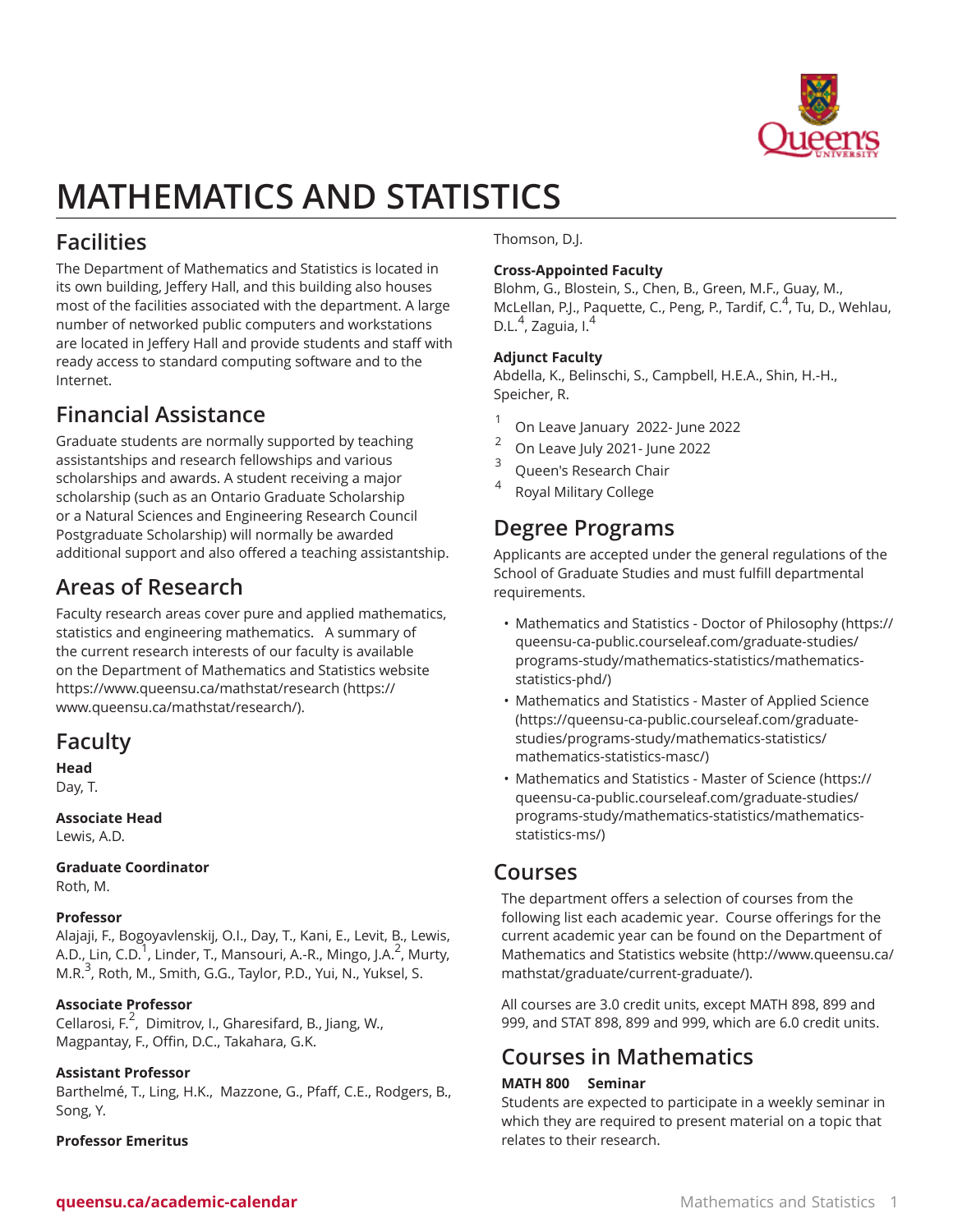

#### **MATH 801 Graph Theory**

An introduction to graph theory, one of the central disciplines of discrete mathematics. Topics include: graphs, subgraphs, trees, connectivity, Euler tours, Hamiltonian cycles, matchings, independent sets, cliques, colourings, and planarity. (Offered jointly with MATH 401.) Three termhours; lectures.

EXCLUSION: MATH 401

### **MATH 802 Enumerative Combinatorics**

Enumerative combinatorics is concerned with counting the number of elements of finite sets with prescribed conditions. The techniques covered include inclusionexclusion, bijective proofs, double-counting arguments, recurrence relations, and generating functions. (Offered jointly with MATH 402.) Three term hours; lectures. EXCLUSION: MATH 402

#### **MATH 806 Introduction to Coding Theory**

Construction and properties of finite fields. Polynomials, vector spaces, block codes over finite fields. Hamming distance and other code parameters. Bounds relating code parameters. Cyclic codes and their structure as ideals. Weight distribution. Special codes and their relation to designs and projective planes. Decoding algorithms. (Offered jointly with MATH/MTHE 406.) Three term-hours; lectures.

EXCLUSIONS: MATH 406, MTHE 406

#### **MATH 812 Topics in Number Theory**

Subject matter may vary from year to year. Three termhours; lectures.

#### **MATH 813 Introduction to Algebraic Geometry**

An introduction to the study of systems of polynomial equations in one or many variables. Topics covered include the Hilbert basis theorem, the Nullstellenstaz, the dictionary between ideals and affine varieties, and projective geometry (Offered jointly with MATH 413). Three term-hours; lectures. EXCLUSION: MATH 413

#### **MATH 818 Number Theory and Cryptography**

Time estimates for arithmetic and elementary number theory algorithms (division algorithm, Euclidean algorithm, congruences), modular arithmetic, finite fields, quadratic residues. Design of simple cryptographic systems; public key, RSA systems. Primality and factoring: pseudoprimes, Pollard's rho-method, index calculus. Elliptic curve cryptography. (Offered jointly with MATH/MTHE 418.) Three term hours; lectures.

EXCLUSIONS: MATH 418, MTHE 418

#### **MATH 827 Introduction to Deterministic Dynamical Systems**

Topics include: global properties of flows and diffeomorphisms; invariant sets and dynamics; bifurcations of fixed and periodic points; stability and chaos. (Offered jointly with MATH 427.) Three term-hours; lectures. EXCLUSION: MATH 427

#### **MATH- 829 Functional Analysis**

A generalization of linear algebra and calculus to infinite dimensional spaces. Now questions about continuity and completeness become crucial, and algebraic, topological, and analytical arguments need to be combined. We focus mainly on Hilbert spaces and the need for Functional Analysis will be motivated by its application to Quantum Mechanics. (Offered jointly with MATH 429.) Three term hours; lectures. EXCLUSION: MATH 429

**MATH 830 Control Theory**

This course covers core topics in both classical and modern control theory. Review of classical control theory using frequency methods. Linearization, existence and uniqueness of trajectories for nonlinear and linear systems. Feedback and stability. Lyapunov stability criteria. Controllability, observability, minimal realizations, feedback stabilization, observer design. Optimal control theory, the linear quadratic regulator, dynamic programming. (Offered jointly with MTHE 430.) Three term-hours; lectures. (3.0 credit units) EXCLUSION: MTHE 430

#### **MATH 833 Continuum Mechanics**

Continuum mechanics lays the foundations for the study of the mechanical behavior of solids and fluids. Topics include vector and tensor analysis, stress, strain and deformation, and balance laws with constitutive models for applications in fluid mechanics and elasticity. (Offered jointly with MTHE 433.) Three term hours; lectures. EXCLUSION: MATH 433

#### **MATH 834 Optimization Theory with Applications to Machine Learning**

Theory of convex sets and functions; separation theorems; primal-dual properties; geometric treatment of optimization problems; algorithmic procedures for solving constrained optimization programs; applications of optimization theory to machine learning. (Offered jointly with MATH/MTHE 434.)

EXCLUSIONS: MTHE 434, MATH 434

#### **MATH 835 Mathematical Biology**

This is a course in advanced mathematical methods used to construct models of biological phenomena in ecology, epidemiology, and evolutionary biology. The course will focus on population models, starting with individualbased models based on assumptions on the distribution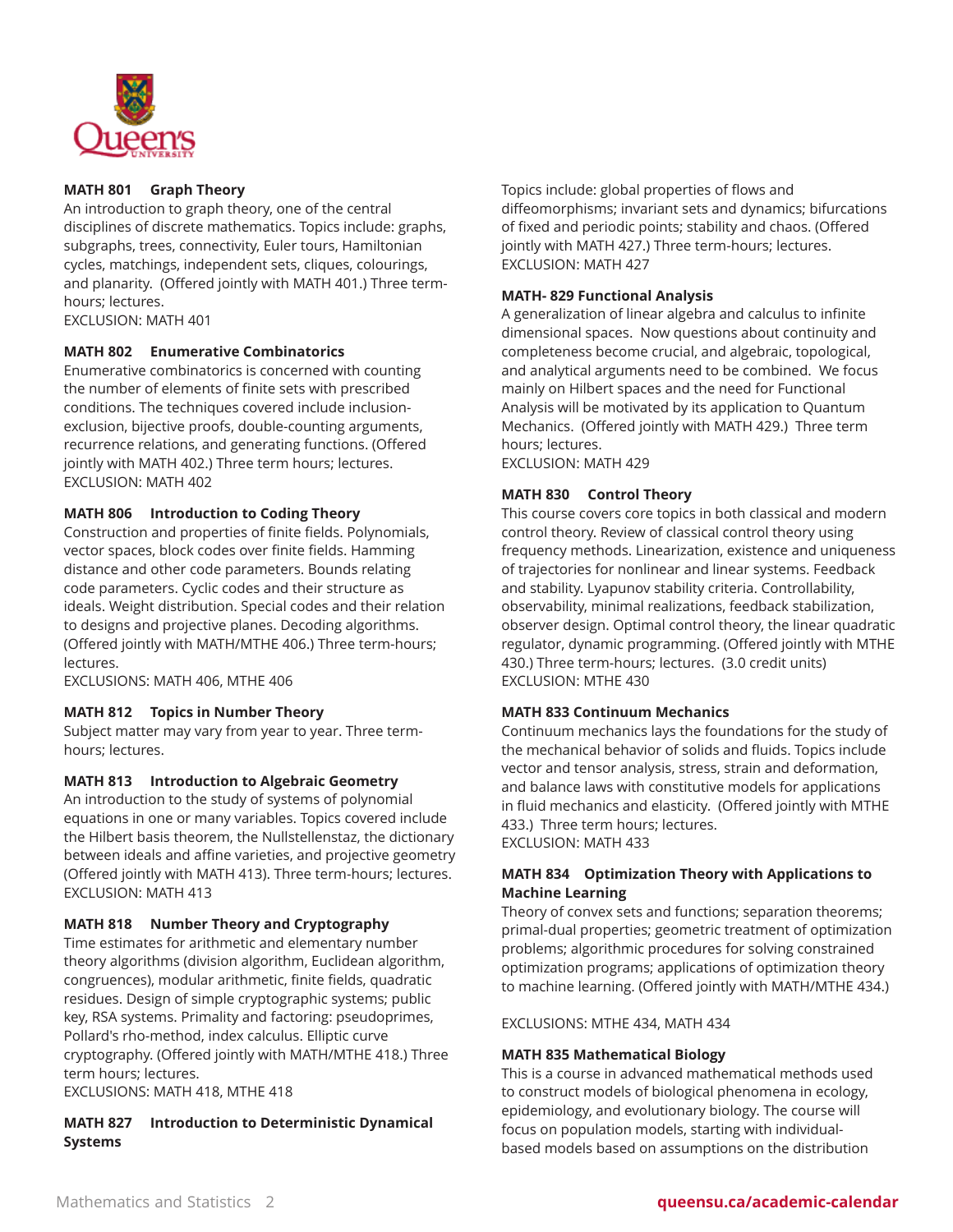

of individual traits, then scaling up to stochastic models for small populations and deterministic models for large populations. Three term-hours; lectures.

### **MATH 836 Lagrangian Mechanics, Dynamics, and Control**

Geometric modelling, including configuration space, tangent bundle, kinetic energy, inertia, and force. Euler-Lagrange equations using affine connections. The last part of the course develops one of the following three applications: mechanical systems with nonholonomic constraints; control theory for mechanical systems; equilibria and stability. (Offered jointly with MATH/MTHE 439) Three term-hours; lectures.

EXCLUSIONS: MATH 439, MTHE 439

#### **MATH 837 Topics in Applied Mathematics**

Subject matter may vary from year to year. Three termhours; lectures.

#### **MATH 838 Topics in Mathematical Biology**

Subject matter may vary from year to year. Three termhours; lectures.

#### **MATH 844 Differentiable Manifolds**

Differentiable structures, smooth manifolds and submanifolds, immersions and submersions, vector fields and differential forms, orientation and integration, de Rham cohomology. Three term-hours; lectures.

#### **MATH 872 Optimization and Control of Stochastic Systems**

This course concerns the optimization, control, and stabilization of dynamical systems under probabilistic uncertainty with applications in engineering systems and applied mathematics. Topics include: controlled and control-free Markov chains and stochastic stability; martingale methods for stability and stochastic learning; dynamic programming and optimal control for finite horizons, infinite horizons, and average cost problems; partially observed models, non-linear filtering and Kalman Filtering; linear programming and numerical methods; reinforcement learning and stochastic approximation methods; decentralized stochastic control, and continuoustime stochastic control. (Offered jointly with MTHE 472.) Three term -hours, fall or winter; lectures. (3.0 credit units) EXCLUSION: MTHE 472

#### **MATH 874 Information Theory**

An introduction to the fundamental principles of the theory of communication. Topics include: information measures, entropy, mutual information, divergence; modeling of information sources, discrete memoryless sources, Markov sources, entropy rate, source redundancy, fundamentals of lossless data compression, block encoding, variablelength encoding, Kraft inequality, design of Shannon-Fano and Huffman codes; fundamentals of channel coding, channel capacity, noisy channel coding theorem, channels with memory, lossless information transmission theorem; continuous-alphabet sources and channels, differential entropy, capacity of discrete-time and bandlimited continuous-time Gaussian channels; rate-distortion theory, lossy data compression, rate-distortion theorem, lossy information transmission theorem. (Offered jointly with MATH/MTHE 474). Three term hours; lectures. EXCLUSIONS: MATH 474, MTHE 474

#### **MATH 877 Data Compression and Source Coding: Theory and Algorithms**

Topics include: arithmetic coding, universal lossless coding, Lempel-Ziv and related dictionary based methods, rate distortion theory, scalar and vector quantization, predictive and transform coding, applications to speech and image coding. (Offered jointly with MATH/MTHE 477.) Three term hours; lectures. (3.0 credit units) EXCLUSIONS: MATH 477, MTHE 477

#### **MATH 884 Data Networks**

This course covers performance models for data networking, delay models and loss models; analysis of multiple access systems, routing, and flow control; multiplexing; priority systems; satellite multiple access, wireless networking, wireless sensor networks. Knowledge of networking protocols is not required. (Offered jointly with MATH/MTHE 484.) Three term hours; lectures. EXCLUSIONS: MATH 484, MTHE 484

#### **MATH 891 Core Course in Analysis I**

This course provides basic knowledge in real and complex analysis at the graduate level on the following topics: Lebesgue measure and integration theory; elementary Hilbert space theory; examples of Banach space techniques. Three term-hours, fall; lectures.

### **MATH 892 Core Course in Analysis II**

This course provides basic knowledge in real and complex analysis at the graduate level on the following topics: basic theory of Fourier transforms; basic elements of spectral theory and Banach algebras; complex analysis. Three termhours, winter; lectures.

#### **MATH 893 Core Course in Algebra I**

This course provides basic knowledge in algebra at the graduate level on the following topics: elementary theory of groups; elementary theory of rings and modules; Galois theory. Three term-hours, fall; lectures.

#### **MATH 894 Core Course in Algebra II**

This course provides basic knowledge in algebra at the graduate level on the following topics: representation theory

### **queensu.ca/academic-calendar** Mathematics and Statistics 3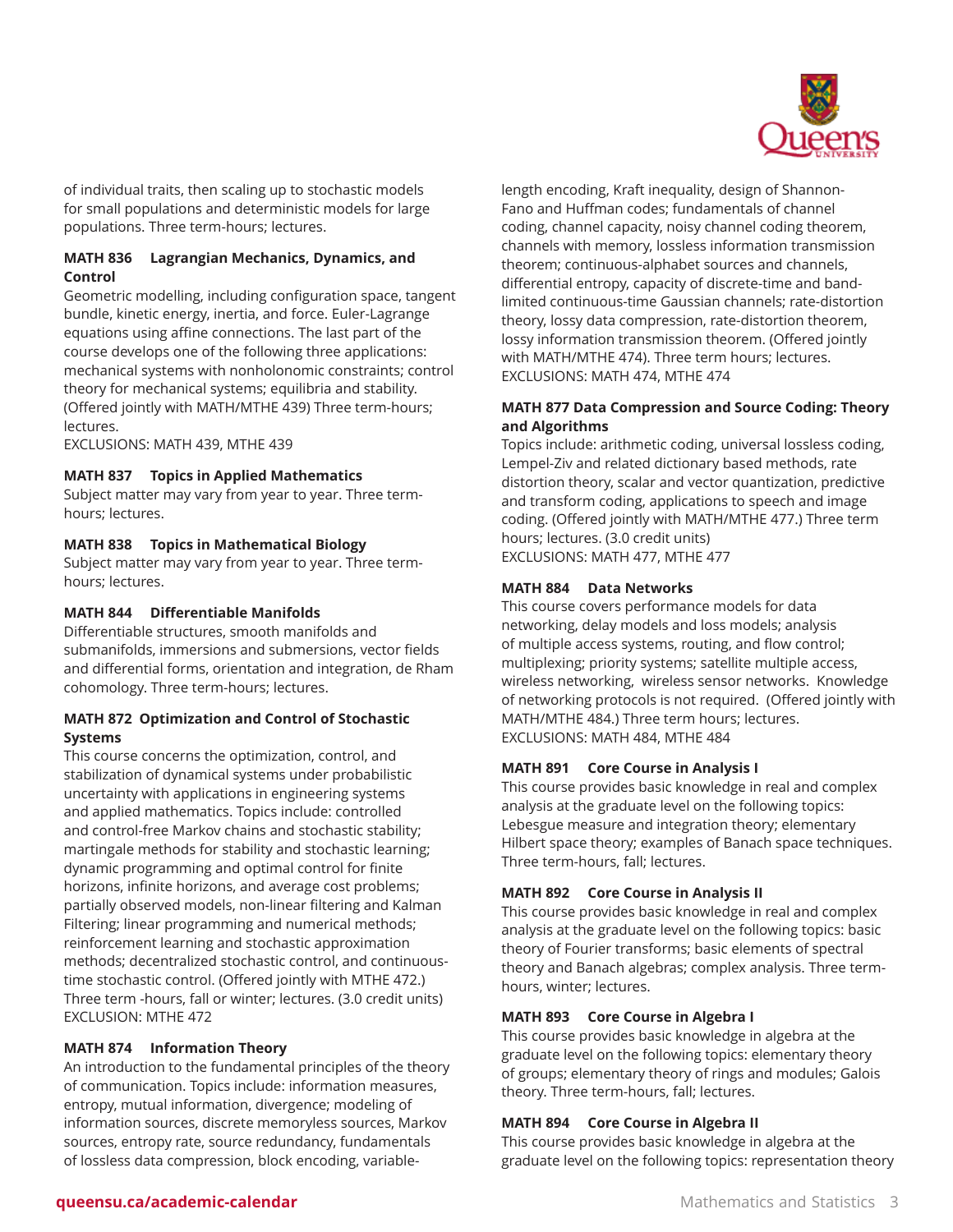

of finite groups through characters; advanced theory of modules; advanced theory of rings. Three term-hours, winter; lectures.

#### **MATH 895 Core Course in Probability Theory**

This course provides basic knowledge in probability at the graduate level. Topics will include: basic notions and concepts of Probability Theory; characteristic functions; law of large numbers and central limit theorem; martingales; stochastic processes. Three term-hours, winter; lectures.

#### **MATH 896 Core Mathematical Statistics I**

This course provides basic knowledge in mathematical statistics at the graduate level. Topics will include: Classical and Bayesian inference, Multivariate Gaussian distribution and its applications in Statistics; decision theory; basic techniques of non-parametric estimation. Three term-hours, fall; lectures.

#### **MATH 897 Core Mathematical Statistics II**

This course provides basic knowledge in mathematical statistics at the graduate level. Topics will include: Weak convergence in metric spaces; Delta method; Method of moments; M-estimation; Asymptotic normality and efficiency; Likelihood ratio test; U statistics; Bootstrap; Applications in statistics. Three term-hours, winter; lectures.

**MATH 898 Master's Project**

**MATH 899 Master's Thesis Research**

#### **MATH-901 Research Institute Course**

Advanced topics course, normally offered in the summer term, by a research institute in Canada or abroad can be taken for credit with the permission of the Supervisor and Coordinator of Graduate Studies and in cooperation with Institute organizers. Grades are assigned on a PASS - FAIL basis.

#### **MATH-902 Topics in Algebra**

Subject matter will vary from year to year. Three term-hours; Seminar or reading course.

#### **MATH-903 Topics in Algebra**

Subject matter will vary from year to year. Three term-hours; Seminar or reading course.

#### **MATH-905 Topics in Algebra**

Subject matter will vary from year to year. Three term-hours; Seminar or reading course.

#### **MATH-912 Topics in Number Theory**

Subject matter will vary from year to year. Three term-hours; seminar or reading course.

**MATH-913 Topics in Number Theory**

Subject matter will vary from year to year. Three term-hours; Seminar or reading course.

#### **MATH-915 Topics in Number Theory**

Subject matter will vary from year to year. Three term-hours; Seminar or reading course.

#### **MATH-922 Topics in Analysis**

Subject matter will vary from year to year. Three term-hours; Seminar or reading course.

#### **MATH-923 Topics in Analysis**

Subject matter will vary from year to year. Three term-hours; Seminar or reading course.

#### **MATH-925 Topics in Analysis**

Subject matter will vary from year to year. Three term-hours; Seminar or reading course.

#### **MATH-932 Topics in Applied Mathematics**

Subject matter will vary from year to year. Three term-hours; Seminar or reading course.

#### **MATH-933 Topics in Applied Mathematics**

Subject matter will vary from year to year. Three term-hours; Seminar or reading course.

#### **MATH-935 Topics in Applied Mathematics**

Subject matter will vary from year to year. Three term-hours; Seminar or reading course.

#### **MATH-936 Topics in Control Theory**

Subject matter will vary from year to year. Three term-hours; Seminar or reading course.

#### **MATH-937 Topics in Control Theory**

Subject matter will vary from year to year. Three term-hours; Seminar or reading course.

#### **MATH-939 Topics in Control Theory**

Subject matter will vary from year to year. Three term-hours; Seminar or reading course.

#### **MATH-942 Topics in Topology and Geometry**

Subject matter will vary from year to year. Three term-hours; Seminar or reading course.

#### **MATH-943 Topics in Topology and Geometry**

Subject matter will vary from year to year. Three term-hours; Seminar or reading course.

#### **MATH-945 Topics in Topology and Geometry**

Subject matter will vary from year to year. Three term-hours; Seminar or reading course.

#### **MATH-972 Topics in Communication Theory**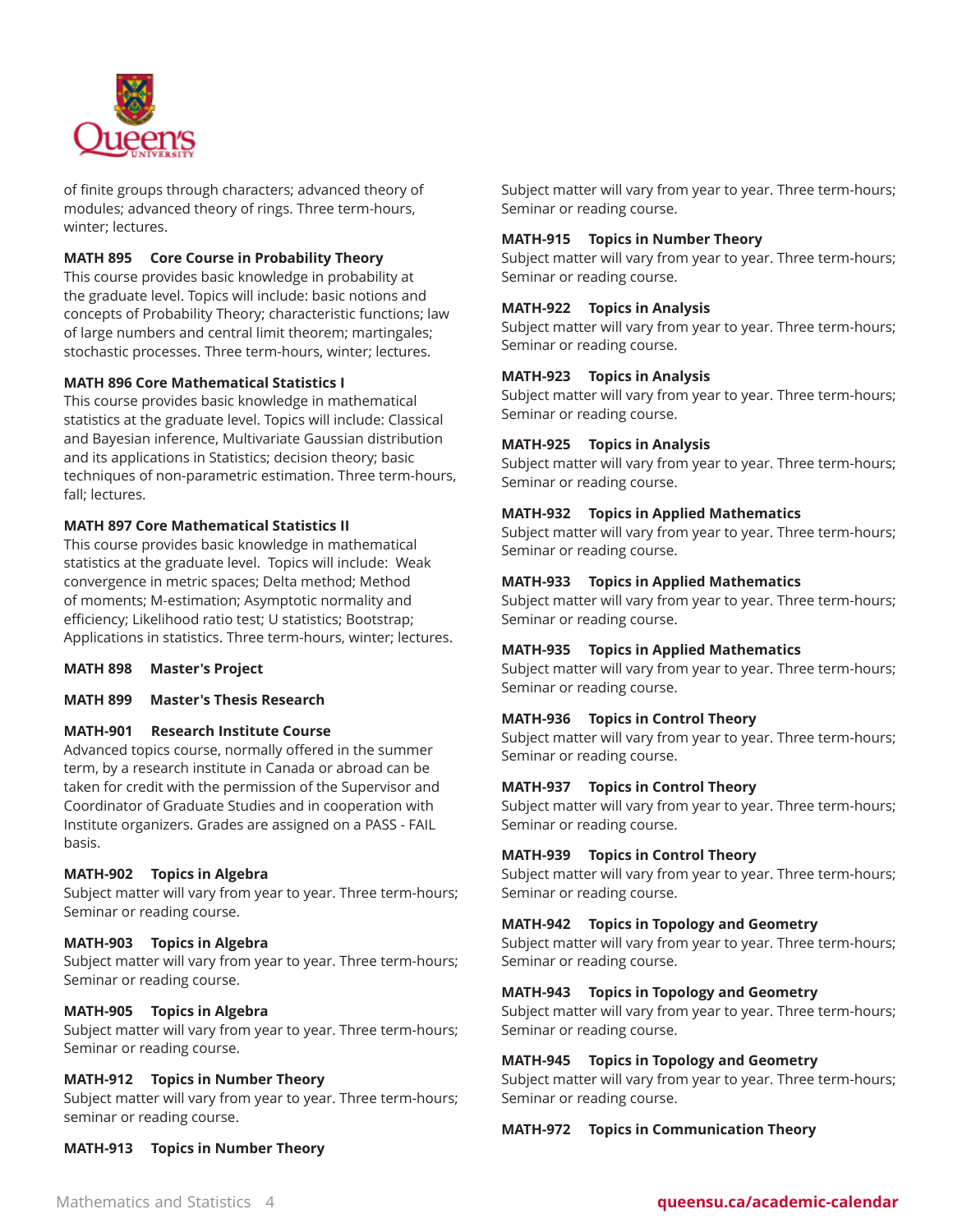

Subject matter will vary from year to year. Three term-hours; Seminar or reading course.

#### **MATH-973 Topics in Communication Theory**

Subject matter will vary from year to year. Three term-hours; Seminar or reading course.

#### **MATH-975 Topics in Communication Theory**

Subject matter will vary from year to year. Three term-hours; Seminar or reading course.

**MATH-999 Ph.D. Thesis Research**

# **COURSES IN PROBABILITY AND STATISTICS**

#### **STAT 853 Statistical Inference**

Decision theory and Bayesian inference; principles of optimal statistical procedures; maximum likelihood principle; large sample theory for maximum likelihood estimates; principles of hypotheses testing and the Neyman-Pearson theory; generalized likelihood ratio tests; the chisquare, t, F and other distributions. (Offered jointly with STAT 463.) Three term hours; lectures. EXCLUSION: STAT 463

#### **STAT 854 Statistical Spectrum Estimation**

Many systems evolve with an inherent amount of randomness in time and/or space. The focus of this course is on developing and analyzing methods for analyzing time series. Because most of the common time--domain methods are unreliable, the emphasis is on frequency- domain methods, i.e. methods that work and expose the bias that plagues most time--domain techniques. Slepian sequences (discrete prolate spheroidal sequences) and multi--taper methods of spectrum estimation are covered in detail. (Offered jointly with MTHE 454.) Three term-hours; lectures.

EXCLUSION: MTHE 454

#### **STAT 855 Stochastic Processes and Applications**

Markov chains, birth and death processes, random walk problems, elementary renewal theory, Markov processes, Brownian motion and Poisson processes, queuing theory, branching processes. (Offered jointly with MTHE/STAT 455.) Three term hours; lectures. EXCLUSIONS: MTHE 455, STAT 455

### **STAT 856 Bayesian Analysis**

This course is an introduction to Bayesian analysis and decision theory. Topics covered will include: elements of decision theory; Bayesian point estimation, set estimation, and hypothesis testing; special priors; computations for Bayesian analysis. (Offered jointly with STAT 456.)

#### EXCLUSION: STAT 456

#### **STAT 857 Statistical Learning II**

Introduction to the theory and application of statistical algorithms. Topics may include classification, smoothing, model selection, optimization, sampling, supervised and unsupervised learning. (Offered jointly with STAT 457). EXCLUSION: STAT 457

#### **STAT 862 Statistical Learning I**

A working knowledge of the statistical software R is assumed. Classification; spline and smoothing spline; regularization, ridge regression, and Lasso; model selection; treedbased methods; resampling methods; importance sampling; Markov chain Monte Carlo; Metropolis-Hasting algorithm; Gibbs sampling; optimization. (Offered jointly with STAT 462.) EXCLUSION: STAT 462

# **STAT 864 Discrete Time Series Analysis**

Autocorrelation and autocovariance, stationarity; ARIMA models; model identification and forecasting; spectral analysis. Applications to biological, physical and economic data. (Offered jointly with STAT 464.) Three term-hours; lectures.

EXCLUSION: STAT 464.

#### **STAT 865 Quality Management**

An overview of the statistical and lean manufacturing tools and techniques used in the measurement and improvement of quality in business, government and industry today. Topics include management and planning tools, Six Sigma approach, statistical process charting, process capability analysis, measurement system analysis. (Offered jointly with STAT 465.) Three term-hours; lectures. EXCLUSION: STAT 465

#### **STAT 866 Statistical SAS Programming**

Introduction to the basic knowledge in programming, data management, and exploratory data analysis using SAS software: data manipulation and management; output delivery system; advanced text file generation, statistical procedures and data analysis, macro language, structure query language, and SAS applications in clinical trial, administrative financial data. (Offered jointly with STAT 466). Three term-hours; lectures. EXCLUSION: STAT 466

#### **STAT 871 Sampling and Experimental Design**

Simple random sampling; Unequal probability sampling; Stratified sampling; Cluster sampling; Multi#stage sampling; Analysis of variance and covariance; Block designs; Fractional factorial designs; Split#plot designs; Response surface methodology; Robust parameter designs for